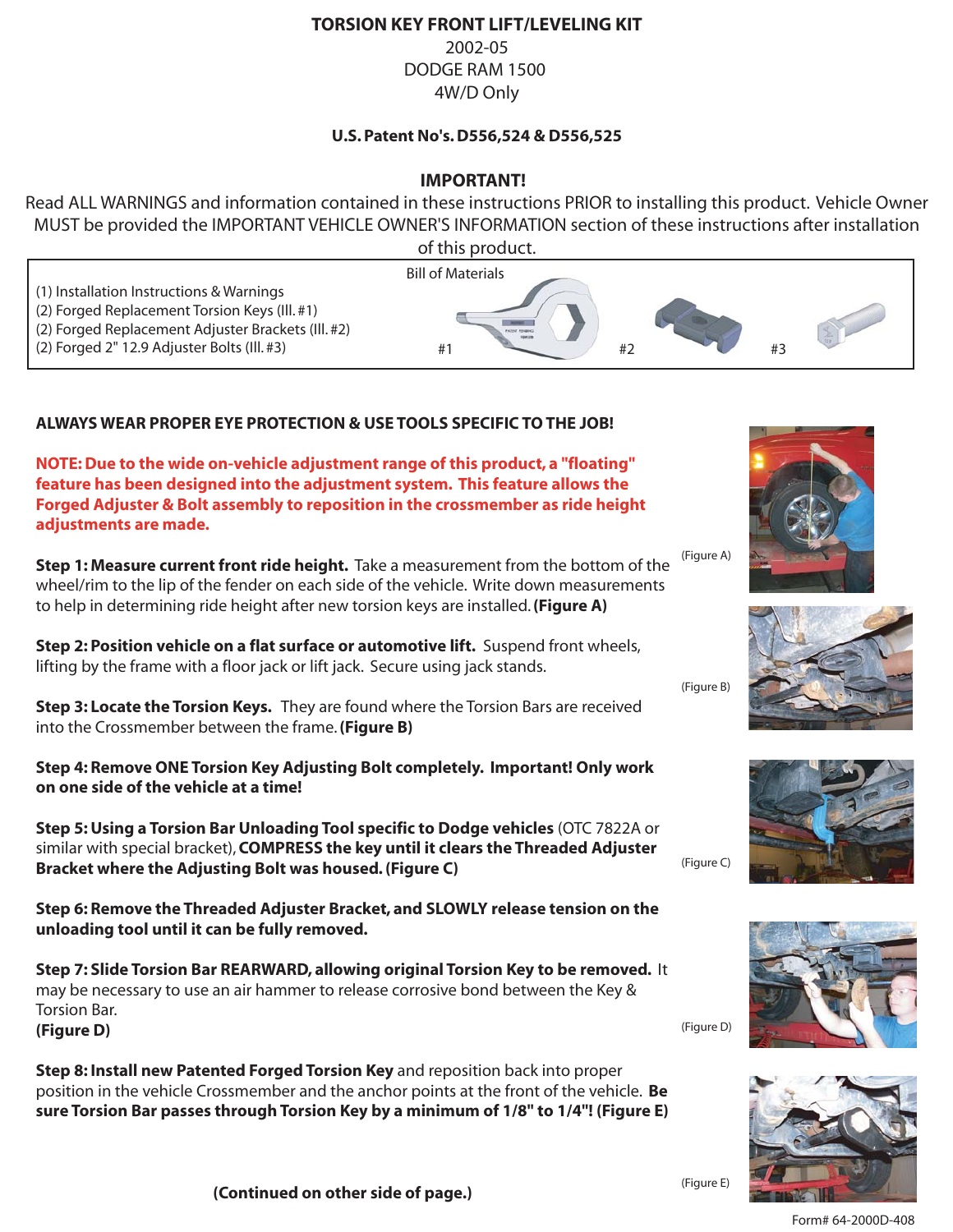**Step 9: Same as Step #5,** Reinstall Torsion Bar Unloading Tool, and COMPRESS the key until it clears the cutouts in the Crossmember where the Threaded Adjuster Bracket will be housed.

**Step 10: Install the new Forged Adjuster Bracket included with this kit.** Make sure it is properly CENTERED between the Crossmember, and that the SLOTS of the Bracket properly seat into the Crossmember cutouts, facing downward. **(Figure F)**

**Step 11: SLOWLY release tension on the unloading tool until it can be fully removed.**

**Step 12: Install new Forged 2" 12.9 Adjuster Bolt, and SLOWLY drive upward to apply tension to the new Forged Torsion Key.** Each full turn of the Adjusting Bolt will alter ride height approximately 1/8". Each half turn will result in a ride height change of approximately 1/16". **(Figure G)**

**IMPORTANT!: The SHOCK is the limiter of the amount of available lift, NOT the number of threads available on the Adjuster Bolt! Be sure adequate shock travel is evident after adjustment.**

**Step 13: REPEAT STEPS 4 THROUGH 12 ON THE OTHER SIDE OF THE VEHICLE. Carefully follow each step of these instructions as you did on the first side of the vehicle!**

**Step 14: Reinstall tire/wheel assembly. Be sure to check that all parts are in proper position and torqued to OEM specifications.**

**Step 15: Lower the vehicle, jounce suspension and measure FRONT ride height of EACH SIDE.** Measure from the bottom of the wheel/rim to the lip of the fender, and make any adjustments required to the two Adjuster Bolts to achieve desired settings. **Be sure vehicle ride height is LEVEL from Side-to-Side.**

**Step 16: PERFORM A COMPLETE WHEEL ALIGNMENT,** utilizing a Certified Alignment Technician with experience working on lifted vehicles.

**Step 17: ADJUST HEADLIGHTS** to accommodate new front ride height position.